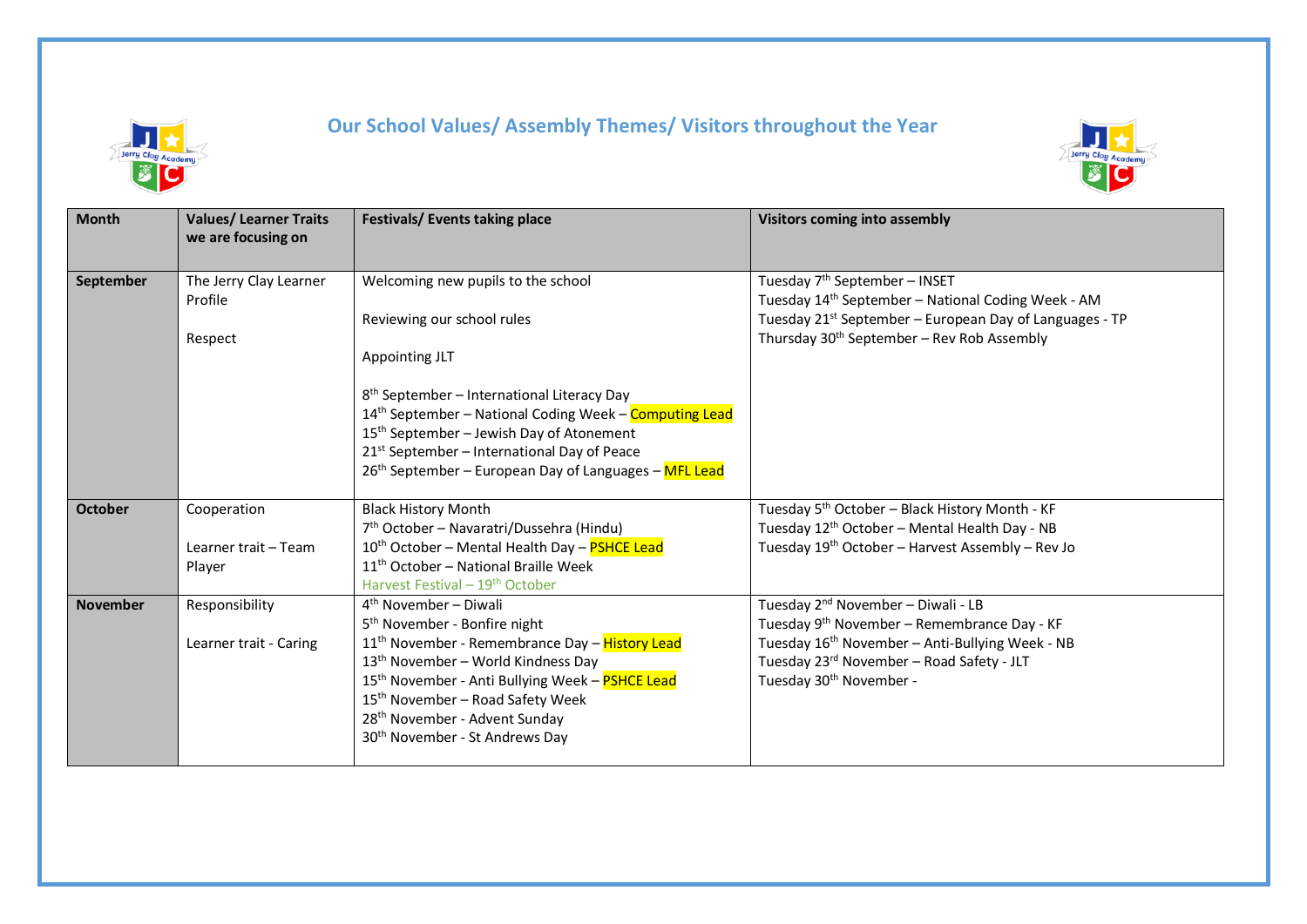| <b>December</b> |                                             | $10th$ December – Human Rights Day<br>Christmas/Hanukkah                                                                                                                                                                                                                                                                                                                                                                              | Tuesday 7 <sup>th</sup> December – Advent - LB<br>Thursday 16 <sup>th</sup> December - Christingle (Methodist Church)                                                                                                                                                                                                        |
|-----------------|---------------------------------------------|---------------------------------------------------------------------------------------------------------------------------------------------------------------------------------------------------------------------------------------------------------------------------------------------------------------------------------------------------------------------------------------------------------------------------------------|------------------------------------------------------------------------------------------------------------------------------------------------------------------------------------------------------------------------------------------------------------------------------------------------------------------------------|
| January         | Effort<br>Learner trait $-$<br>Perseverance | 27 <sup>th</sup> January - Holocaust Memorial Day - History Lead                                                                                                                                                                                                                                                                                                                                                                      | Tuesday 4 <sup>th</sup> January –<br>Tuesday 11 <sup>th</sup> January -<br>Tuesday 25 <sup>th</sup> January - Holocaust Memorial Day - KF                                                                                                                                                                                    |
| <b>February</b> | Trust                                       | $1st$ February – Chinese New Year<br>1 <sup>st</sup> -7 <sup>th</sup> February - Children's Mental Health Week - PSHCE<br>Lead<br>11 <sup>th</sup> February - Safer Internet Day - Computing Lead                                                                                                                                                                                                                                     | Thursday 3 <sup>rd</sup> February - Rev Rob Assembly<br>Tuesday 8 <sup>th</sup> February -E-Safety Day - AM<br>Tuesday 15 <sup>th</sup> February -                                                                                                                                                                           |
| <b>March</b>    | Inquisitiveness                             | Women's History Month<br>1 <sup>st</sup> March - Shrove Tuesday<br>1 <sup>st</sup> March - St David's Day<br>3rd March - World Book Day - Literacy Lead<br>8 <sup>th</sup> March - International Women's Day<br>$9th$ March – Science Week<br>17 <sup>th</sup> March - St Patricks Day<br>19 <sup>th</sup> March - Holi (Hindu)<br>21 <sup>st</sup> March - World Poetry Day - Literacy Lead<br>27 <sup>th</sup> March - Mother's Day | Tuesday 1 <sup>st</sup> March – Shrove Tuesday - JLT<br>Tuesday 8 <sup>th</sup> March – Women's History Month/International Women's<br>Day - KF<br>Tuesday 15 <sup>th</sup> March - Holi - LB<br>Tuesday 22 <sup>nd</sup> March – World Poetry Day – Literacy Lead/JLT<br>Thursday 31 <sup>st</sup> March - Rev Rob Assembly |
| <b>April</b>    | Forgiveness                                 | 2 <sup>nd</sup> April – World Autism Awareness Day – <b>SENCO</b><br>2 <sup>nd</sup> April - Ramadan - RE Lead<br>15 <sup>th</sup> April - World Art Day - Art Lead<br>17 <sup>th</sup> April - Easter Sunday<br>22 <sup>nd</sup> April - Earth Day - Geography Lead<br>23rd April - St George's Day                                                                                                                                  | Tuesday 5 <sup>th</sup> April – Autism Awareness Day - TP<br>Tuesday 26 <sup>th</sup> April - World Art Day - RH                                                                                                                                                                                                             |